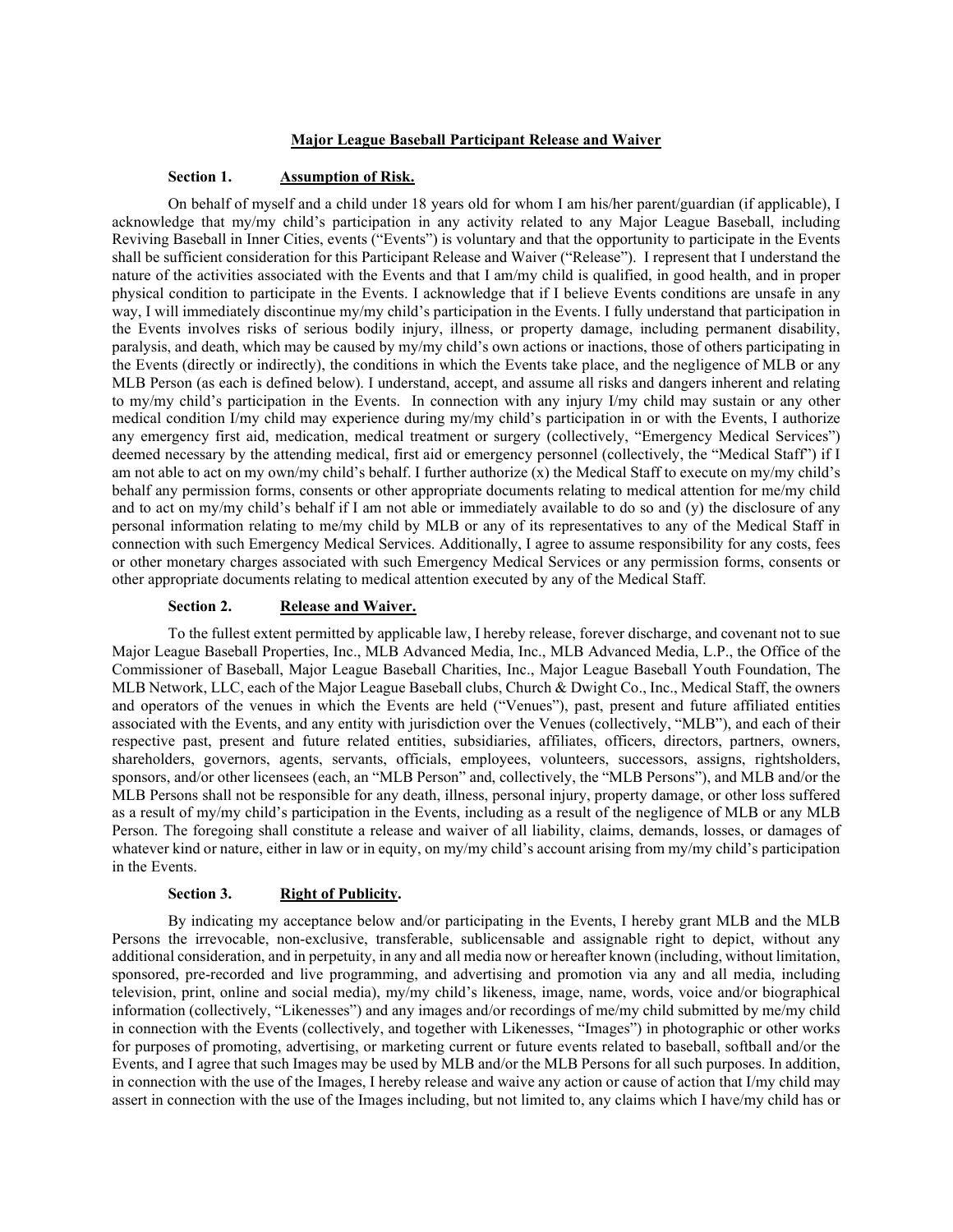may have for invasion of privacy, defamation, violation of any right of publicity, or any other cause of action arising out of the production, reproduction, distribution, transmission, publication, public performance, broadcast, or exhibition of advertisements, promotions, content, programs and/or materials in which the Images appear.

### **Section 4. Indemnification.**

I further agree that by indicating my acceptance below, I hereby forever release, discharge and covenant not to sue MLB and/or the MLB Persons, and I will indemnify and defend MLB and the MLB Persons from and against any and all liability arising from my/my child's participation in the Events. I hereby provide the foregoing Release for myself/my child, my/my child's personal representatives, assigns, heirs, next of kin and any other person or entity that may be entitled to make such a claim on my/my child's behalf. I further agree that if, despite this Release, I, or anyone on my behalf, makes a claim against MLB and/or any MLB Person, I will, to the fullest extent permitted by applicable law, indemnify, save, and hold harmless each of such persons and/or entities from any claim, loss, liability, damage, or cost which may incur as a result of such claim, including attorneys' fees incurred by any such persons or entities defending against such claims.

### **Section 5. Communicable Disease Assumption of Risk, Release and Waiver.**

This section is an acknowledgement and express assumption of risk and release of liability in any way related to me/my child being exposed to or contracting COVID-19 (as defined by the World Health Organization) and any strains, variants, or mutations thereof, the coronavirus that causes COVID-19 and/or any other airborne, aerosolized or surface transmissible communicable and/or infectious diseases, viruses, bacteria or illnesses or the causes thereof (collectively, "Communicable Disease"), during or in connection with my/my child's participation in the Events and/or my/my child's presence at the Venues. By participating in the Events and/or being present at the Venues, I acknowledge and expressly assume the risk that I/my child may be exposed to Communicable Disease. I expressly understand that the risks of exposure to Communicable Disease include contracting Communicable Disease and the associated dangers, medical complications (including death) and physical and mental injuries, both foreseen and unforeseen, that may result from contracting Communicable Disease. I further acknowledge and understand that my/my child's interaction with Events staff, participants and any other individuals present at the Venues poses an elevated, inherent risk of being exposed to and contracting Communicable Disease, that it cannot be guaranteed that I/my child will not be exposed to Communicable Disease, and that potential exposure to or contraction of Communicable Disease while participating in the Events and/or being present at the Venues are risks that cannot be eliminated. If infected with Communicable Disease, I acknowledge and understand that I/my child may subsequently infect others, even if I/my child don't experience or display any symptoms.

In connection with the foregoing, I agree that I/my child will not participate in the Events or be present at the Venues if, within ten (10) days preceding the Events, I/my child (i) tested positive or presumptively positive for Communicable Disease or was identified as a potential carrier of Communicable Disease, (ii) experienced any symptoms commonly associated with Communicable Disease, including, without limitation, fever, cough, loss of sense of taste or smell, or shortness of breath; and/or (iii) was in direct contact with or the immediate vicinity of any person who is either confirmed or suspected of being infected with Communicable Disease. I further agree that (a) I/my child have complied with all applicable state, local and/or territorial travel restrictions, including, without limitation, testing requirements, stay-at-home orders, and quarantine requirements upon arrival, and (b) I/my child will submit to any health screening, vaccination requirements and/or Communicable Disease testing that may be required as a condition of my/my child's participation in the Events and/or presence at the Venues.

TO THE FULLEST EXTENT PERMITTED BY APPLICABLE LAW, I HEREBY WAIVE, RELEASE, FOREVER DISCHARGE, AND COVENANT NOT TO SUE MLB OR MLB PERSONS FOR, AND NEITHER MLB NOR MLB PERSONS SHALL BE RESPONSIBLE FOR, ANY CLAIM, LIABILITY OR DEMAND OF WHATEVER KIND OR NATURE, EITHER IN LAW OR IN EQUITY (INCLUDING, WITHOUT LIMITATION, FOR PERSONAL INJURY, DEATH OR PROPERTY DAMAGE) THAT MAY ARISE IN CONNECTION WITH, OR RELATE IN ANY WAY TO, EXPOSURE TO OR CONTRACTION OF COMMUNICABLE DISEASE BY ME/MY CHILD OR ANY OTHER INDIVIDUAL INFECTED BY ME/MY CHILD, INCLUDING, WITHOUT LIMITATION, CLAIMS RESULTING FROM THE NEGLIGENCE OF MLB OR MLB PERSONS AND/OR THE INHERENT RISKS ASSOCIATED WITH PARTICIPATION IN THE EVENTS AND/OR BEING PRESENT AT THE VENUES DURING A COMMUNICABLE DISEASE PANDEMIC.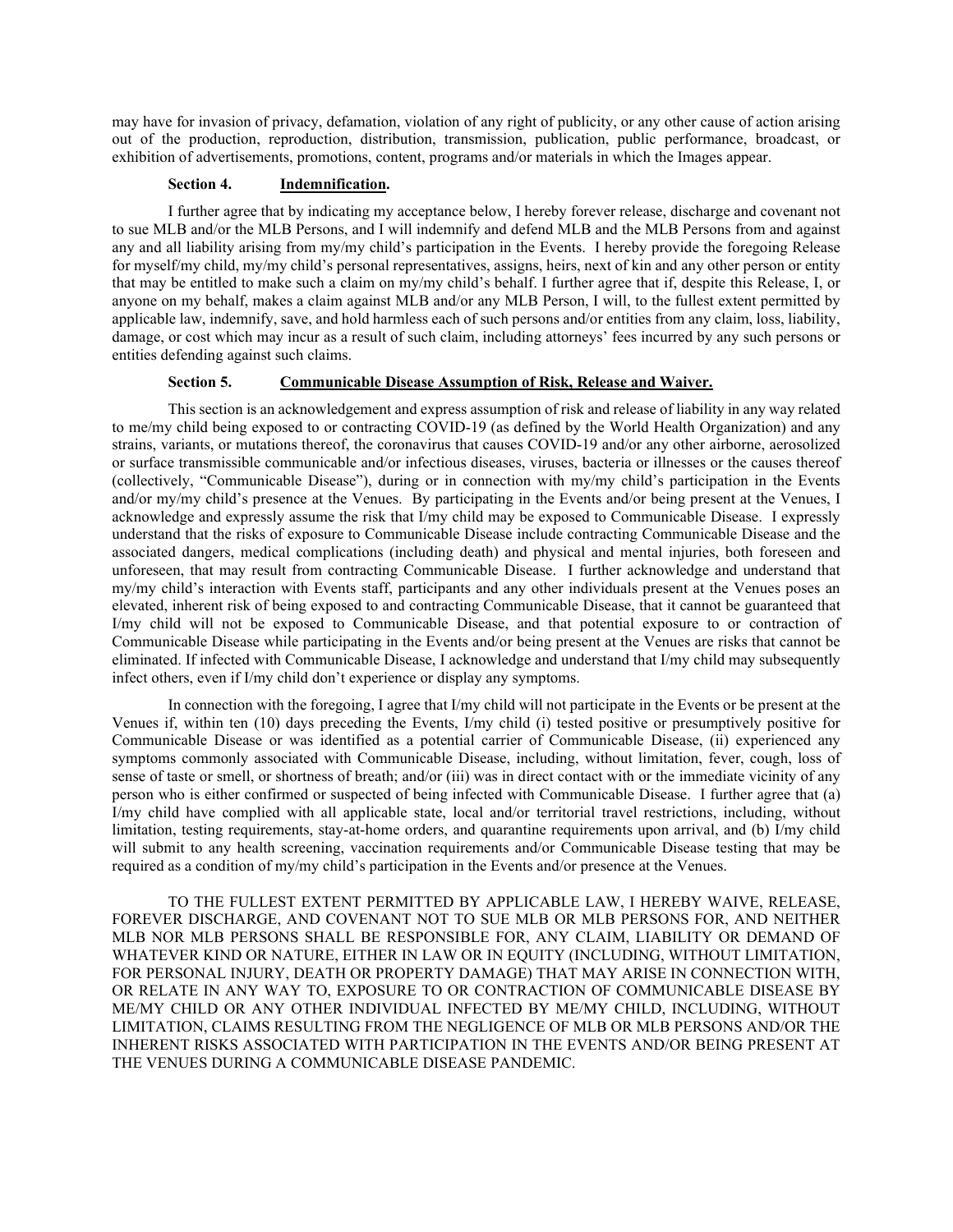I FURTHER ACKNOWLEDGE AND AGREE THAT I AM FAMILIAR WITH AND DO HEREBY WAIVE THE PROVISIONS OF SECTION 1542 OF THE CALIFORNIA CIVIL CODE (AND SIMILAR PROVISIONS OF OTHER JURISDICTIONS) WHICH PROVIDES AS FOLLOWS: "A GENERAL RELEASE DOES NOT EXTEND TO CLAIMS THAT THE CREDITOR OR RELEASING PARTY DOES NOT KNOW OR SUSPECT TO EXIST IN HIS OR HER FAVOR AT THE TIME OF EXECUTING THE RELEASE AND THAT, IF KNOWN BY HIM OR HER, WOULD HAVE MATERIALLY AFFECTED HIS OR HER SETTLEMENT WITH THE DEBTOR OR RELEASED PARTY."

## **Section 6. Governing Law.**

This Release, as well as any dispute between me/my child and MLB and/or the MLB Persons, shall be governed by and construed in accordance with the laws of the State of New York, without regard to conflicts of law principles. Any dispute, claim or cause of action arising out of this Release, including, but not limited to, my/my child's participation in the Events, shall be settled by mandatory, confidential, final, and binding arbitration. The arbitration shall be held in New York County, New York, and administered by JAMS in accordance with its thenexisting commercial arbitration rules (except for any rules authorizing class arbitration). There shall be a single arbitrator to be selected in accordance with those rules. Neither I, MLB nor any MLB Person(s) shall be entitled to join or consolidate claims in arbitration by or against other individuals or entities, or arbitrate as a representative member of a putative class or in a private attorney general capacity. The arbitrator shall have the power to award any remedies available under applicable law; provided, however, that the arbitrator shall have no authority to award punitive or other monetary damages not measured by the prevailing party's actual damages, except as may be required by statute. Any award and any judgment confirming it only applies to the arbitration in which it was awarded and cannot be used in any other case except to enforce the award itself.

#### **Section 7. Acknowledgement.**

I represent that I am eighteen (18) years of age or older; and if applicable, that I am the parent or legal guardian of the minor(s) participating in the Events; and that I hereby consent to the use of any personal information I provide about myself and/or my child(ren) or ward(s) by MLB and any MLB Person in connection with the Events.

I HAVE READ THIS RELEASE AND HAVE VOLUNTARILY PROVIDED THE ELECTRONIC EQUIVALENT OF MY SIGNATURE BY CLICKING "ACCEPT" BELOW, AND I ACKNOWLEDGE THAT NO ORAL REPRESENTATIONS, STATEMENTS OR INDUCEMENTS APART FROM THE FOREGOING WRITTEN STATEMENT HAVE BEEN MADE OR OFFERED TO ME BY MLB OR MLB PERSONS.

\*I accept the Release set forth above on behalf of myself and any child under 18 years old for whom I am his/her parent/guardian.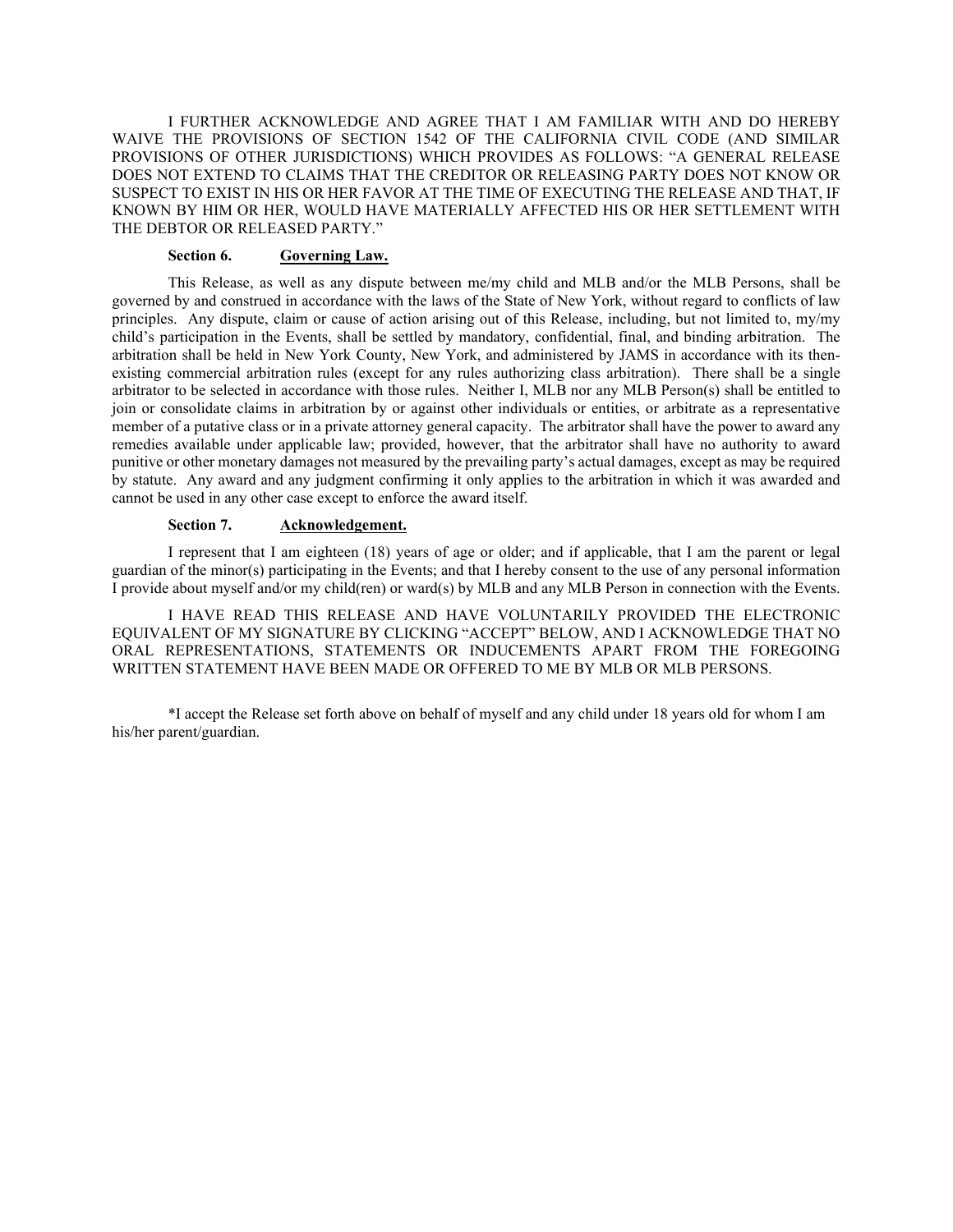## **Exención de responsabilidad del participante de Major League Baseball**

#### **Sección 1. Asunción de riesgos.**

En mi propio nombre y en nombre de un(a) menor de 18 años de edad de quien soy padre/madre/tutor(a) (según corresponda), acepto que mi participación/la participación de mi hijo(a) en cualquier actividad relacionada con Major League Baseball, incluidos los eventos de Reviving Baseball in Inner Cities ("Eventos") es voluntaria, y que la oportunidad de participar en dichos Eventos se considerará causa suficiente para esta Exención de responsabilidad del participante ("Exención"). Declaro que entiendo la naturaleza de las actividades asociadas con los Eventos y que yo reúno/mi hijo(a) reúne las condiciones, gozo(a) de buena salud y me(se) encuentro(a) en buen estado físico para participar de los Eventos. Acepto que, si considero que las condiciones de los Eventos no son seguras por alguna razón, suspenderé inmediatamente mi participación/la participación de mi hijo(a) en los Eventos. Entiendo perfectamente que la participación en los Eventos supone riesgos de lesiones corporales graves, enfermedades o daños materiales, como discapacidad permanente, parálisis y muerte, en virtud de mis propias acciones u omisiones, de las acciones u omisiones de mi hijo(a) o de las acciones u omisiones de terceros que participen en los Eventos (ya sea directa o indirectamente), de las condiciones en las que se desarrollan los Eventos y de la negligencia de MLB o de cualquier Persona de MLB (tal como se define a continuación). Entiendo, acepto y asumo todos los riesgos y peligros inherentes y relacionados con mi participación/la participación de mi hijo(a) en los Eventos. En relación con cualquier lesión que yo/mi hijo(a) pueda sufrir o cualquier otra afección médica que yo/mi hijo(a) pueda experimentar durante mi participación/la participación de mi hijo(a) en los Eventos o asociada con los Eventos, autorizo recibir primeros auxilios, medicamentos, tratamiento médico o cirugía de emergencia (en conjunto, "Servicios médicos de emergencia") que el personal médico, de primeros auxilios o de emergencia (en conjunto, el "Personal médico") considera necesario si no puedo actuar en mi propio nombre/en el de mi hijo(a). Además, autorizo (x) al personal médico a cumplimentar en mi nombre/en el de mi hijo(a) cualquier formulario de permiso, consentimiento u otros documentos apropiados relacionados con la atención médica para mí/mi hijo(a) y actuar en nombre mío/en el de mi hijo(a) si no puedo o no estoy disponible de inmediato para hacerlo y (y) la divulgación de cualquier información personal relacionada conmigo/con mi hijo(a) por MLB o cualquiera de sus representantes a cualquier miembro del personal médico en relación con dichos servicios médicos de emergencia. Además, acepto asumir la responsabilidad de los costos, tarifas u otros cargos monetarios asociados con dichos Servicios médicos de emergencia o cualquier formulario de permiso, consentimiento u otros documentos apropiados relacionados con la atención médica cumplimentados por cualquier miembro del Personal médico.

## **Sección 2. Exención de responsabilidad.**

Hasta el máximo grado permisible por ley, por medio del presente libero [de toda responsabilidad, eximo,](https://www.proz.com/kudoz/english-to-spanish/law-patents-trademarks-copyright/2768839-waive-release-and-forever-discharge.html#6190514)  [exonero](https://www.proz.com/kudoz/english-to-spanish/law-patents-trademarks-copyright/2768839-waive-release-and-forever-discharge.html#6190514) para siempre y me comprometo a no demandar, a Major League Baseball Properties, Inc.; MLB Advanced Media, Inc.; MLB Advanced Media, L.P.; la Oficina del Comisionado de Major League Baseball; Major League Baseball Charities, Inc.; Major League Baseball Youth Foundation; The MLB Network, LLC; cada uno de los clubes de Major League Baseball; Church & Dwight Co., Inc.; el Personal médico; los propietarios y operadores de los establecimientos donde se realizan los Eventos ("Establecimientos"); las filiales anteriores, actuales y futuras asociadas con los Eventos; y toda entidad con jurisdicción sobre los Establecimientos (en conjunto, "MLB"), y cada una de las respectivas entidades, subsidiarias, filiales, funcionarios, directores, socios, propietarios, accionistas, gobernantes, agentes, dependientes, dirigentes, empleados, voluntarios, sucesores, cesionarios, tenedores de derechos, patrocinadores y/u otros licenciatarios anteriores, actuales o futuros (individualmente, una "Persona de MLB"; en conjunto, las "Personas de MLB"), y MLB y/o las Personas de MLB no asumirán responsabilidad alguna por la muerte, enfermedad, lesión personal, daños materiales u otra pérdida sufrida como consecuencia de mi participación/la participación de mi hijo(a) en los Eventos, aunque surjan de la negligencia de MLB o de alguna Persona de MLB. Lo anterior constituirá una exención de toda responsabilidad y renuncia a todo reclamo, demanda, pérdida o daño, cualquiera sea su naturaleza, ya sea [conforme a derecho o equidad,](https://www.proz.com/kudoz/english-to-spanish/certificates-diplomas-licenses-cvs/3413303-either-in-law-or-in-equity.html) en mi nombre/en nombre de mi hijo(a), en relación con mi participación/la participación de mi hijo(a) en los Eventos.

# **Sección 3. Derecho de publicidad.**

Con la indicación de mi aceptación a continuación y/o la participación en los Eventos, otorgo por el presente a MLB y a las Personas de MLB el derecho irrevocable, no exclusivo, transferible, sublicenciable y cedible a representar, sin ninguna consideración adicional y a perpetuidad, en todos y cada uno de los medios conocidos o desarrollados en lo sucesivo (incluidos, entre otros, la programación en vivo, grabada previamente y patrocinada, y los anuncios y promociones a través de todos y cada uno de los medios de comunicación, incluida la televisión, la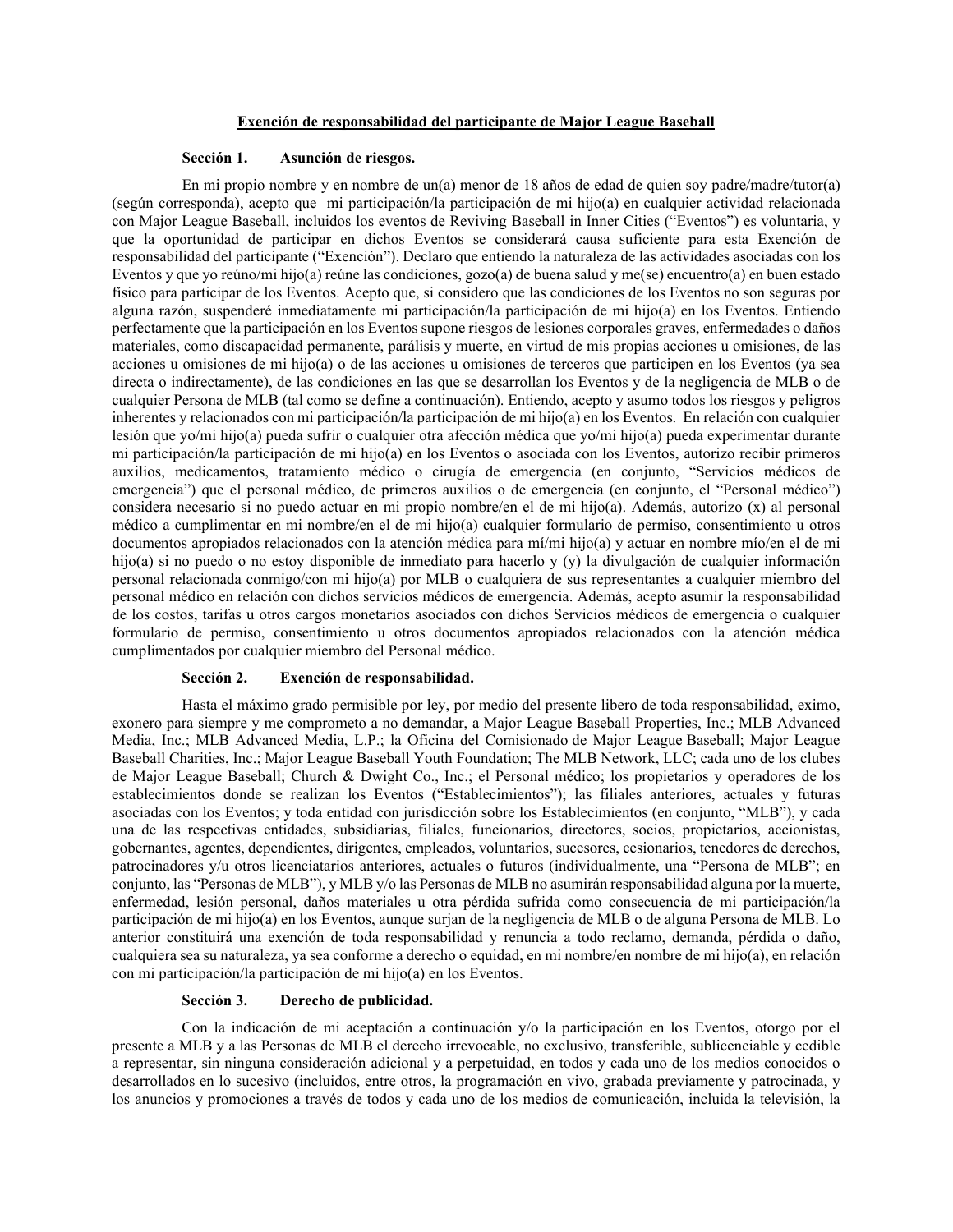prensa gráfica, Internet y las redes sociales), mi retrato, imagen, nombre, palabras, voz y/o información biográfica, o el retrato, la imagen, el nombre, las palabras, la voz y/o la información biográfica de mi hijo(a) (en conjunto, "Retratos") y cualquier imagen y / o grabación mía o de mi hijo enviada por mí o mi hijo (a) en relación con los Eventos (en conjunto, y junto con "Imágenes") en obras fotográficas o de otra índole a los efectos de promocionar, publicitar o comercializar eventos actuales o futuros en relación con el béisbol y/o los Eventos, y acepto que MLB y/o las Personas de MLB puedan utilizar tales Imágenes para dichos fines. Asimismo, en relación con el uso de las Imágenes, renuncio por este medio a mis derechos y desestimo toda acción o causa de acción que yo/mi hijo(a) pudiera imponer en relación con el uso de las Imágenes, incluidos, entre otros, los reclamos que yo/mi hijo(a) pudiera realizar por motivos de invasión de la intimidad, difamación, violación de algún derecho de publicidad o cualquier otra causa de acción vinculada con la producción, reproducción, distribución, transmisión, publicación, reproducción pública, difusión o exhibición de anuncios, promociones, contenido, programas y/o materiales en los que aparezcan las Imágenes.

#### **Sección 4. Indemnización.**

Acepto además que, con la indicación de mi aceptación a continuación, [libero de toda responsabilidad,](https://www.proz.com/kudoz/english-to-spanish/law-patents-trademarks-copyright/2768839-waive-release-and-forever-discharge.html#6190514)  [eximo y me comprometo para siempre por medio del presente a](https://www.proz.com/kudoz/english-to-spanish/law-patents-trademarks-copyright/2768839-waive-release-and-forever-discharge.html#6190514) no demandar a MLB y/o a las Personas de MLB, y declaro que indemnizaré y defenderé a MLB y a las Personas de MLB ante todas y cada una de las obligaciones que se deriven de mi participación/la participación de mi hijo(a) en los Eventos. Por medio del presente otorgo la anterior Exención de responsabilidad en mi nombre/en nombre de mi hijo(a) y en el de mis representantes, cesionarios, herederos, parientes más próximos/los representantes, cesionarios, herederos, parientes más próximos de mi hijo(a) y cualquier otra persona o entidad que pueda tener derecho a realizar dicho reclamo en mi nombre/en nombre de mi hijo(a). Si a pesar de esta Exención de responsabilidad y aceptación de riesgos, yo o cualquier persona que actúe en mi nombre realiza un reclamo contra MLB y/o cualquier Persona de MLB, me comprometo, hasta el máximo grado permisible por ley, a indemnizar, resguardar [y librar de toda responsabilidad](https://www.proz.com/kudoz/english-to-spanish/law-contracts/754145-save-and-hold-harmless.html) a dichas personas y/o entidades por cualquier reclamo, pérdida, obligación, daño o costo en el que pueda incurrir como consecuencia de tal reclamo, incluidos los honorarios de los abogados que cualquiera de las personas o entidades mencionadas deban afrontar para defenderse ante dichos reclamos.

## **Sección 5. Enfermedad contagiosa; Asunción de riesgo; Exención de responsabilidad.**

Esta sección comprende una aceptación y asunción expresa de riesgo y una exención de responsabilidad de cualquier modo relacionada con el hecho de que yo/mi hijo(a) me(se) contagie o esté expuesto a COVID-19 (según lo define la Organización Mundial de la Salud) y a cualquier cepa, variación o mutación de esta; al coronavirus causante de COVID-19; o a cualquier otra aerotransportado, aerosolizado o transmisible a la superficie enfermedad, virus, bacteria o afección contagiosa o infecciosa, o a las causas de estas (en conjunto, "Enfermedad Contagiosa"), durante o en relación con mi participación/la participación de mi hijo(a) en los Eventos o mi presencia/la presencia de mi hijo(a) en los Establecimientos. Al participar en los Eventos o estar presente en los Establecimientos, acepto y de forma expresa asumo el riesgo de que yo/mi hijo(a) pueda verme(se) expuesto a la Enfermedad Contagiosa. Expresamente reconozco que los riesgos de exposición a la Enfermedad Contagiosa incluyen contraer la Enfermedad Contagiosa y los peligros asociados, las complicaciones médicas (incluida la muerte) y las lesiones físicas y mentales, tanto previstas como imprevistas, que puedan resultar del contagio de la Enfermedad Contagiosa. Asimismo, acepto y comprendo que mi interacción/la interacción de mi hijo(a) con el personal, los participantes y cualquier otro individuo relacionado con los Eventos presente en los Establecimientos supone un riesgo elevado e inherente de resultar expuesto o contraer la Enfermedad Contagiosa; que no se puede garantizar que yo/mi hijo(a) no resultaré(á) expuesto a la Enfermedad Contagiosa; y que la posible exposición o contagio de la Enfermedad Contagiosa durante la participación en los Eventos o la presencia en los Establecimientos son riesgos que no pueden suprimirse. En caso de resultar infectado con la Enfermedad Contagiosa, acepto y comprendo que yo/mi hijo(a) podría posteriormente infectar a otras personas, incluso si yo no sufro o presento/mi hijo(a) no sufre o presenta ningún síntoma.

En relación con lo anterior, acepto que yo no participaré/mi hijo(a) no participará en los Eventos ni estaré(á) presente en los Establecimientos si, dentro de los diez (10) días previos a los Eventos, yo/mi hijo(a) (i) di/dio positivo o presuntamente positivo en la Enfermedad Contagiosa o fui/fue identificado como potencial portador de la Enfermedad Contagiosa; (ii) experimenté(ó) cualquier síntoma comúnmente relacionado con la Enfermedad Contagiosa, lo que incluye, entre otros, fiebre, tos, pérdida del sentido del gusto y del olfato, o dificultad respiratoria; o (iii) estuve(o) en contacto directo o en el entorno inmediato de cualquier persona de quien se haya confirmado o se sospeche la infección con la Enfermedad Contagiosa. Asimismo, acuerdo que (a) yo/mi hijo(a) he cumplido con todas las restricciones de viaje estatales, locales y / o territoriales aplicables, incluyendo, entre otros, los requisitos de prueba,